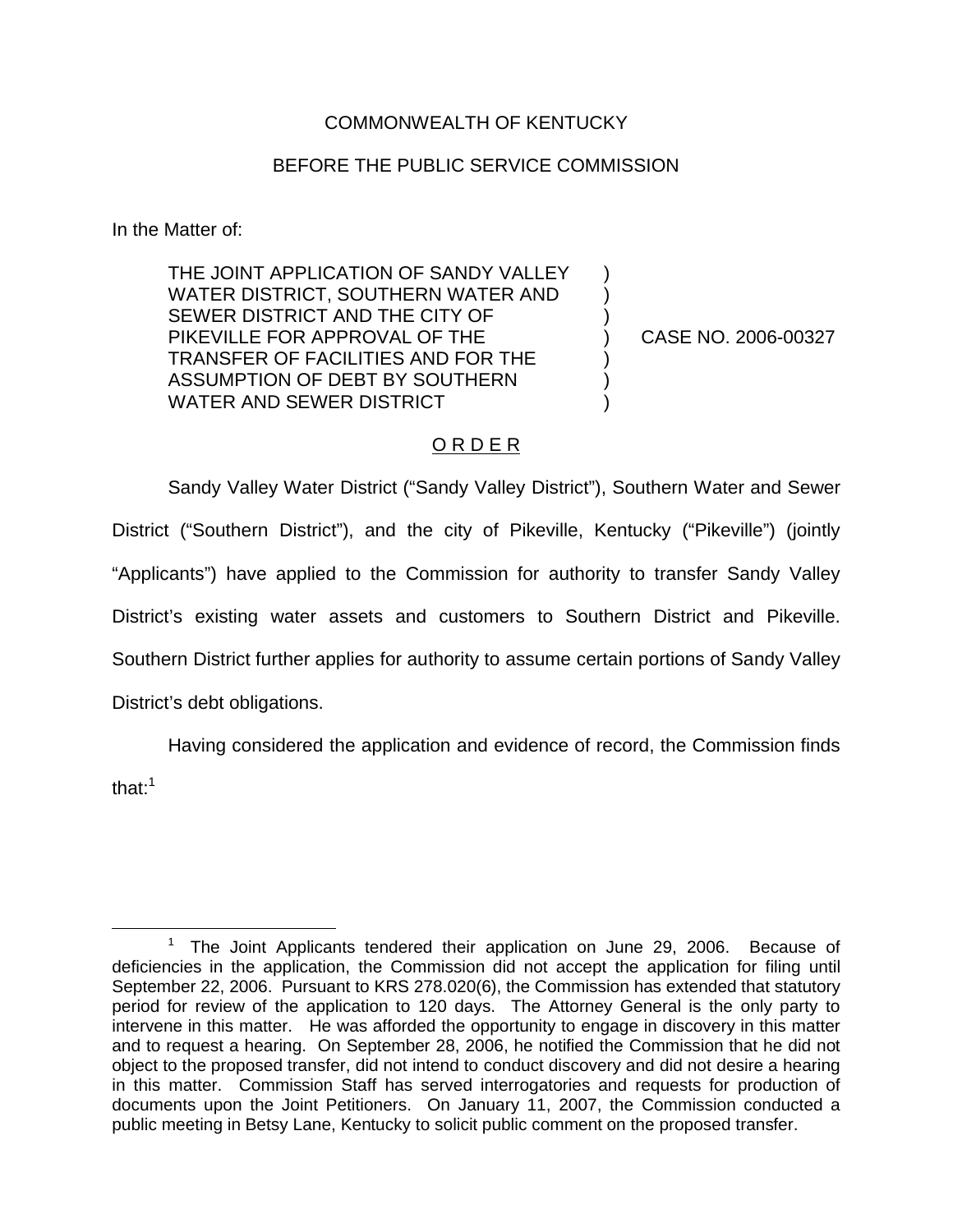1. Sandy Valley District, a water district organized pursuant to KRS Chapter 74, owns and operates facilities that distribute water to customers in Floyd and Pike counties, Kentucky.<sup>2</sup>

2. As of December 31, 2005, Sandy Valley District provided water service to 2,335 customers.<sup>3</sup> Approximately 1,202 of these customers are located in Pike County, Kentucky. The remaining 1,133 customers are located in Floyd County, Kentucky.

3. As of December 31, 2004, Sandy Valley District had net utility plant of  $$2.363.946.<sup>4</sup>$ 

4. Approximately 38 percent of Sandy Valley District's distribution mains are located in Floyd County. The remaining 62 percent of its distribution mains are located in Pike County. Sandy Valley District has four water storage tanks. Two of these tanks, a 150,000 gallon ground storage tank and a 200,000 ground storage tanks, are located in Floyd County. The other two storage tanks, which have the same storage capacity as those in Floyd County, are located in Pike County.

5. As of December 31, 2004, Sandy Valley District had total assets of \$2,476,034, total long-term debt of \$1,521,662, and current and accrued liabilities of \$175,599.<sup>5</sup>

<sup>2</sup> Annual Report of Sandy Valley Water District to the Public Service Commission for the Calendar Year Ended December 31, 2004 at 5.

<sup>&</sup>lt;sup>3</sup> Joint Applicants' Response to Commission Staff's First Set of Interrogatories and Requests for Production of Documents, Item 3(b). According to the last annual report that it submitted to the Commission, Sandy Valley District had 2,327 customers. See Annual Report of Sandy Valley Water District to the Public Service Commission for the Calendar Year Ended December 31, 2004 at 27.

<sup>&</sup>lt;sup>4</sup> Annual Report of Sandy Valley Water District to the Public Service Commission for the Calendar Year Ended December 31, 2004 at 7.

 $<sup>5</sup>$  Id. at 9.</sup>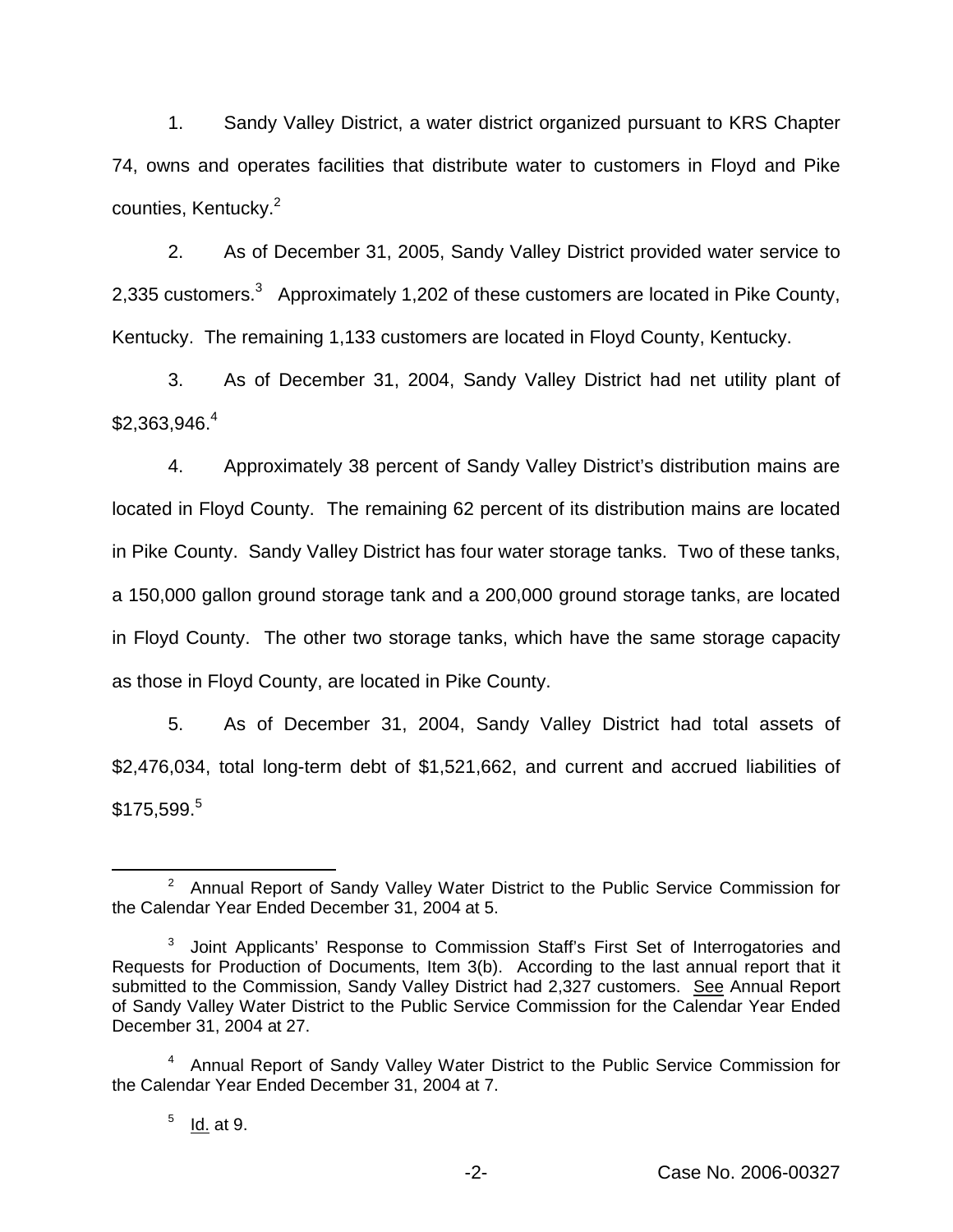6. For the calendar year ending December 31, 2004, Sandy Valley District had total operating revenues of \$1,042,515, total utility operating expenses of 1,096,017, and total utility operating income of (\$53,502).<sup>6</sup>

7. Sandy Valley District has issued certain bonds and notes that Rural Development holds. As of August 22, 2006, outstanding principal on these bonds and notes is  $$1,392,844.<sup>7</sup>$ 

8. As of July 1, 2006, Sandy Valley District has an outstanding indebtedness of \$37,484.50 that is owed to the U.S. Economic Development Administration.<sup>8</sup>

9. Sandy Valley District does not produce any water, but purchases its total water supply from Prestonsburg and Pikeville.

10. Sandy Valley District does not provide any wastewater services.

11. No entity provides wastewater service in Sandy Valley District's territory.

12. Sandy Valley District has not filed with the Commission a financial and statistical report for calendar year 2005.<sup>9</sup>

13. As of October 18, 2006, Sandy Valley District held customer deposits of \$58,625 and owed accrued interest of \$5,568 on these deposits.<sup>10</sup>

 $6$  Id. at 11.

 $7$  Joint Applicants' Response to the Commission's Order of July 31, 2006, Exhibit 4.

 $8$  Id.

<sup>10</sup> Joint Applicants' Response to Commission Staff's First Set of Interrogatories and Requests for Production of Documents, Item 1.

 $9$  Administrative Regulation 807 KAR 5:006, Section 3(1), requires "[e]very utility shall file annually a financial and statistical report upon forms to be furnished by the commission. This report shall be based upon the accounts set up in conformity with the uniform system of accounts for utilities."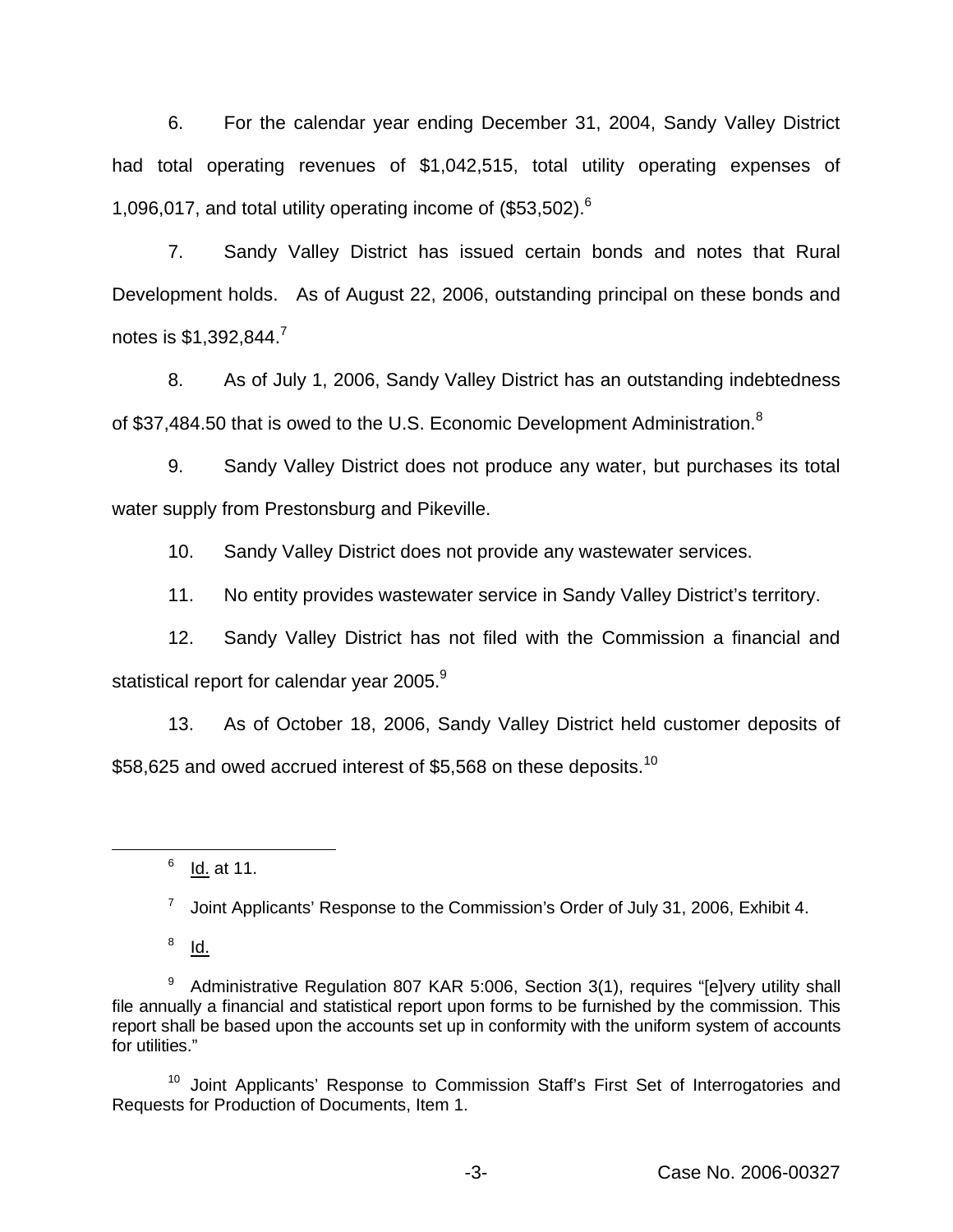14. Southern District is a water district organized pursuant to KRS Chapter 74 and owns and operates facilities that distribute water to approximately 6,160 customers in Floyd and Knott counties, Kentucky<sup>11</sup> and that provide sewer service to approximately 155 customers in Flovd County, Kentucky.<sup>12</sup>

15. As of December 31, 2005, Southern District had net utility plant of \$21,040,766 for its water operations.<sup>13</sup>

16. As of December 31, 2005, Southern District had total assets of \$25,857,148; total equity capital of \$18,049,914; and total liabilities of \$7,807,234.<sup>14</sup>

17. Southern District currently employs 20 persons to operate and manage its water and wastewater operations. The Kentucky Division of Water has certified three of these employees as Class IIIA water treatment plant operators, one employee as a Class IVA water treatment plant operator, and five employees as Class IIB or higher water distribution system operators.

18. Southern District has a water treatment capacity of 2 million gallons of water daily, has approximately 400 miles of water distribution main, and 3.13 million gallons of water storage capacity.<sup>15</sup>

<sup>&</sup>lt;sup>11</sup> Annual Report of Southern Water District to the Public Service Commission for the Calendar Year Ended December 31, 2005 (Water Operations) at 5 and 27.

<sup>&</sup>lt;sup>12</sup> Annual Report of Southern Water District to the Public Service Commission for the Calendar Year Ended December 31, 2005 (Sewer Operations) at 11-12.

<sup>&</sup>lt;sup>13</sup> Annual Report of Southern Water District to the Public Service Commission for the Calendar Year Ended December 31, 2005 (Water Operations) at 7.

 $14$  Id. at 9.

<sup>&</sup>lt;sup>15</sup> Joint Applicants' Response to Commission Staff's First Set of Interrogatories and Requests for Production of Documents, Item 22.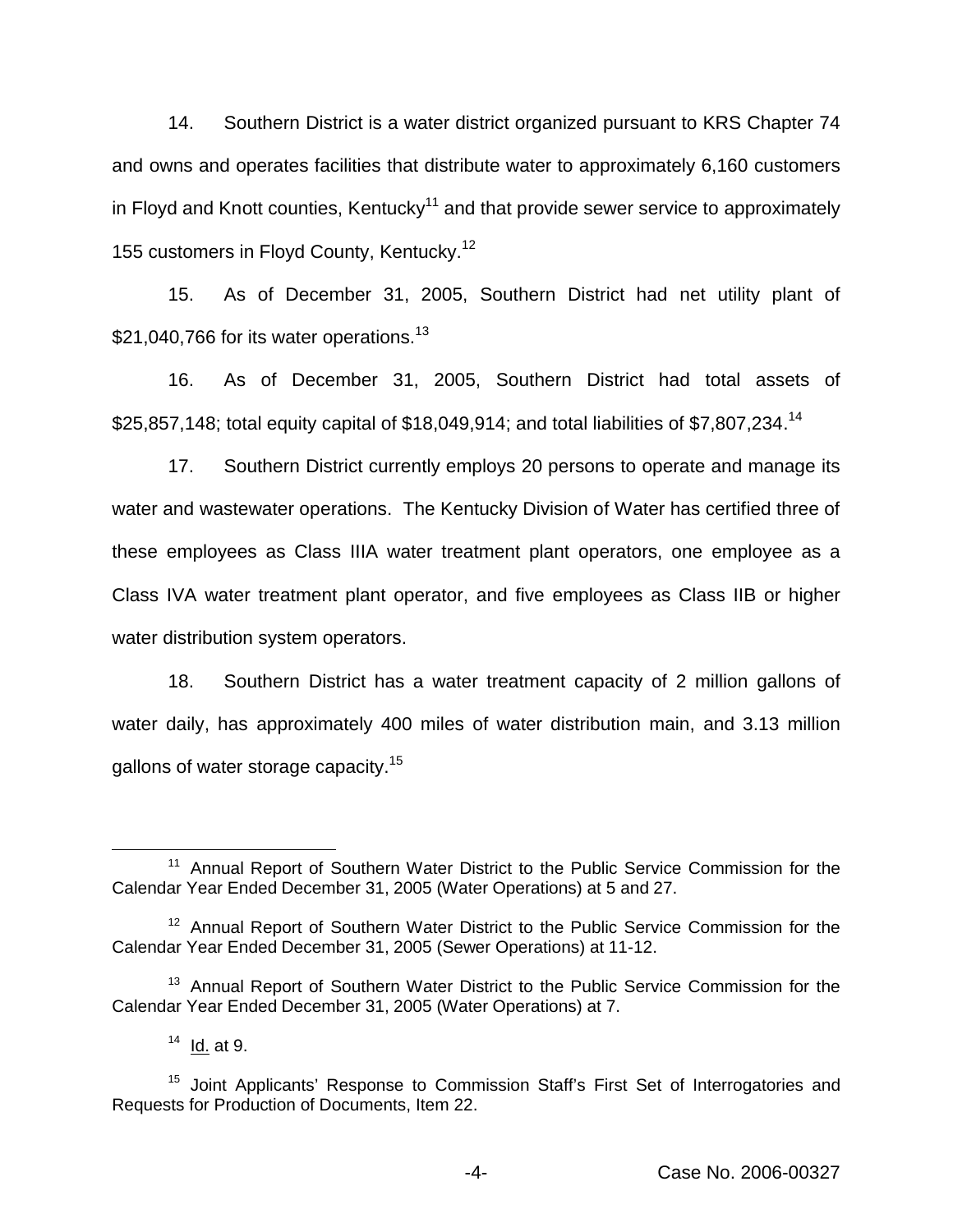19. Pikeville, a city of the third class,  $16$  owns and operates water treatment and production facilities that provide water service to approximately 3,191 retail customers and three wholesale water customers.<sup>17</sup> It also owns wastewater collection and treatment facilities that serve approximately 2,696 customers.

20. As of June 30, 2005, Pikeville's water operations had net assets of \$5,745,289 and its sewer operations had net assets of \$6,006,804.<sup>18</sup>

21. Pikeville contracts with Utility Management Group for the operation of its water facilities. Utility Management Group employs 14 persons to operate Pikeville's water facilities, including three Class IVA water treatment plant operators and four persons certified as a Class IID or higher distribution system.<sup>19</sup> Pikeville also retains the services of O'Brian and Gere, Consulting Engineers.

22. Pikeville owns and operates a water treatment plant that has a capacity of 6.5 million gallons per day.20

<sup>16</sup> KRS 81.010(3).

<sup>17</sup> Joint Application at  $\P$  3.

<sup>18</sup> Joint Applicants' Response to Commission Staff's First Set of Interrogatories and Requests for Production of Documents, Item 9 at 9.

<sup>19</sup> Joint Applicants' Response to Commission Staff's First Set of Interrogatories and Requests for Production of Documents, Item 9.

<sup>20</sup> Big Sandy Area Development District, Comprehensive Economic Development<br>iv: Progress Kentucky 2005 Update (June 2005) at 89 (found at Strategy: Progress Kentucky 2005 Update (June 2005) at 89 (found at http://www.pikecountychamber.org/dev/2005\_master\_file.pdf) (last visited Jan. 19, 2007).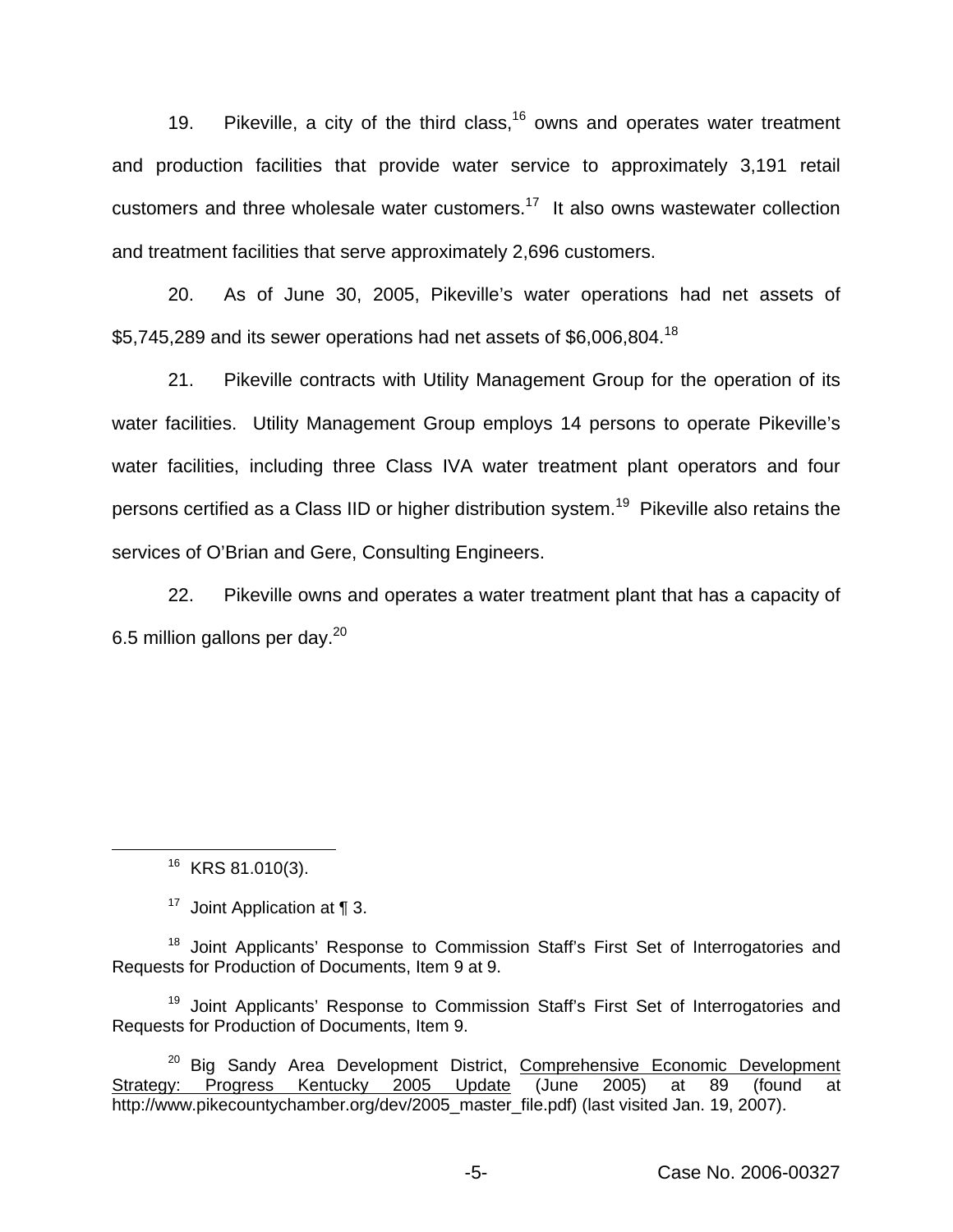23. On January 1, 2006, Floyd County Fiscal Court, Sandy Valley District, Southern District, and Pikeville entered into an Interlocal Cooperation Agreement that provides:

a. Sandy Valley District will apply to the Commission for approval of the transfer to Southern District of all of Sandy Valley District assets located in Floyd County, Kentucky and all liabilities associated with these assets.<sup>21</sup>

b. Sandy Valley District will apply to the Commission for approval of the transfer to Pikeville all of Sandy Valley District assets located in Pike County, Kentucky and all liabilities associated with these assets.

c. Effective February 1, 2006, Sandy Valley District authorizes Pikeville to assume responsibility for the day-to-day operations of Sandy Valley District's facilities. Until Commission approval of the proposed transfer of Sandy Valley District's assets, Sandy Valley District retains control of its facilities and responsibility for all financial obligations related to those facilities.

d. Upon Commission approval of the proposed transfer, Southern District and Pikeville will integrate Sandy Valley District's facilities into their respective utility operations.

e. Southern District and Pikeville will retain all Sandy Valley District employees who are employees as of January 1, 2006, for a period of at least one year following Commission approval of the proposed transfer. These employees shall be paid at their existing rate of pay.

 $21$  The Interlocal Cooperation Agreement contains no provision that expressly requires Sandy Valley District to transfer its assets to either Southern District or Pikeville.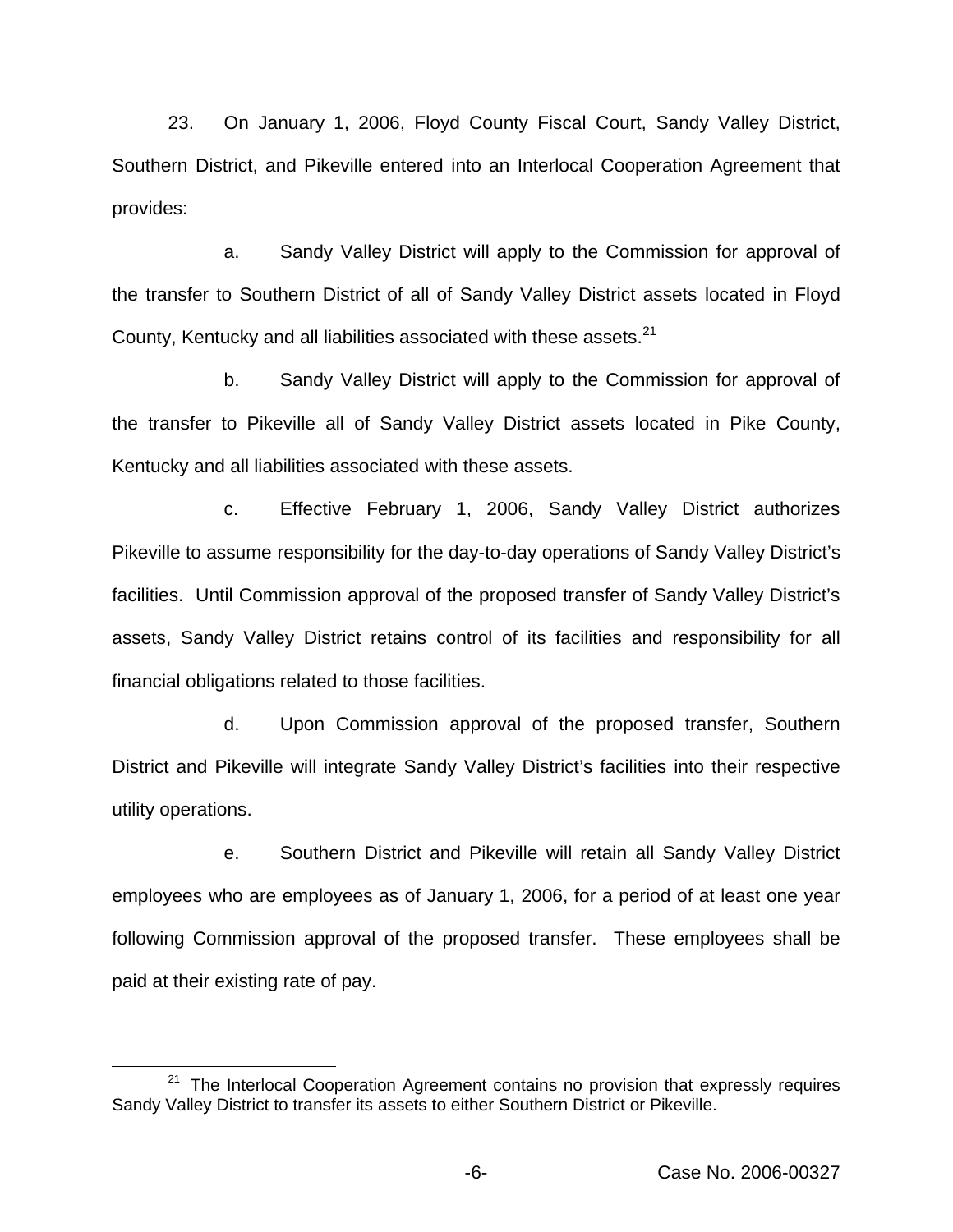f. For a period of one year following Commission approval of the proposed transfer, Southern District and Pikeville will provide water service to Sandy Valley District customers at Sandy Valley District's present rates.<sup>22</sup>

g. Pikeville will sell potable water to Southern District for retail sale in Floyd County at the same volumes and at same rate that the Commission had authorized Pikeville to sell to Sandy Valley District as of May 26, 2004.<sup>23</sup>

h. Pikeville and the Floyd County Fiscal Court will jointly apply for \$2,000,000 in Community Development Block Grant Funds to be used to finance the extension of Pikeville's sewer collection system to serve the communities of Harold, Betsy Lane, and Mare Creek in Floyd County, Kentucky.

i. Pikeville will act as the lead applicant and project administrator on all funding from federal and state sources to finance the extension.

j. Upon funding and construction of the proposed extension of Pikeville's sewer collection system, Pikeville will convey ownership to Southern District of that portion of the sewer collection system located in Floyd County, Kentucky. Southern District will accept ownership and responsibility for that portion of the sewer collection system and will assume responsibility for any portion of debt related to that

 $22$  The Interlocal Agreement expressly refers to the rates that the Commission approved in Case No. 2004-00156. See Case No. 2004-00156, Purchased Water Adjustment of Sandy Valley Water District (Ky.PSC May 26, 2004).

 $23$  Our review of Commission records does not review any action taken on May 26, 2004 regarding Pikeville's rates or service to Sandy Valley District. On July 5, 1999, Sandy Valley District and Pikeville entered a Water Purchase Contract that provided that Pikeville would furnish Sandy Valley District's water requirements not exceeding 27,000,000 gallons per month and at a rate of \$1.69 per 1,000 gallons. Pikeville submitted this contract to the Commission on November 22, 1999. It became effective on December 22, 1999. As of the date of this Order, the provisions of this contract remain in effect.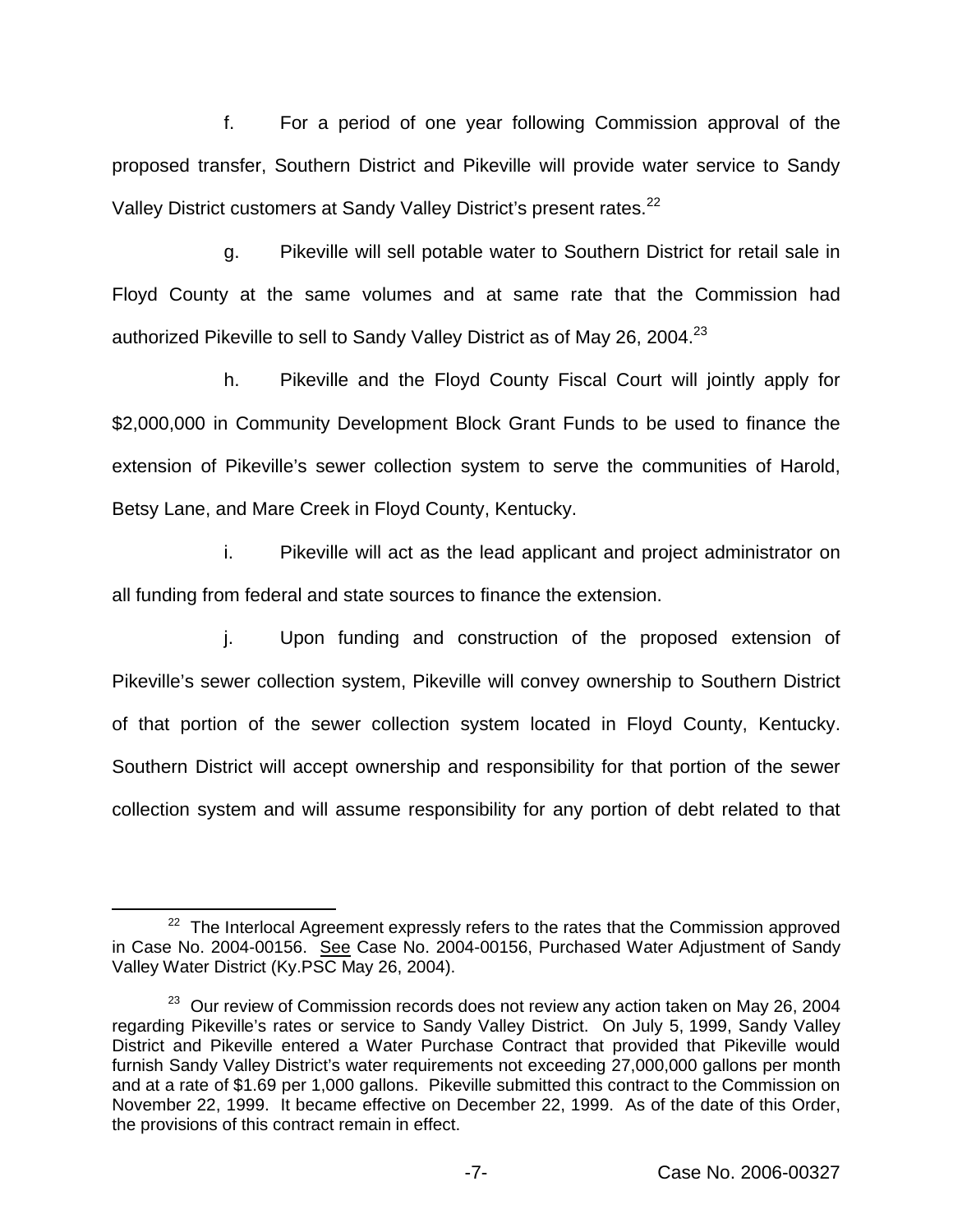portion of the sewer collection system. Pikeville will accept all sewage flows associated with that portion of the sewer collection system located in Floyd County, Kentucky.

k. For the proposed extension of the sewage collection system to achieve the lowest rates, a single entity should be responsible for both water and wastewater services.

24. On December 22, 2005, Sandy Valley District's Board of Commissioners voted to accept the Interlocal Cooperation Agreement and authorized its chairman, Joseph Jacobs, to execute all documents related to the Agreement.<sup>24</sup>

25. Based upon an agreement between Southern District and Pikeville, Sandy Valley District's outstanding debt will be allocated in the following manner: 43 percent to Southern District and 57 percent to Pikeville. This allocation is based upon the percentage of Sandy Valley District's total revenues from retail sales to customers in Floyd and Pike counties.<sup>25</sup>

26. Based upon an agreement between Southern District and Pikeville, Sandy Valley District's customer deposit liabilities and funds will be allocated between the two entities based upon the location of the customers who have made deposits.<sup>26</sup>

<sup>&</sup>lt;sup>24</sup> Joint Application, Exhibit 3. The Commission finds no evidence to suggest that the Sandy Valley District's Board of Commissioners were not properly constituted and qualified to act upon the motion. Present at the meeting were the following members of Sandy Valley District's Board of Commissioners: Jeff Anderson, Oliver Blackburn, Tom Bow, Joseph Jacobs, and Tommy Kidd. According to the Sandy Valley District's most recent annual report, the terms of Commissioners Bow and Jacobs' terms had expired at the time of the meeting. The terms of the remaining members, however, had not. Commissioner Bow and Jacobs would continue to serve until their successors had been appointed and qualified. KRS 65.008. We find no evidence that the Floyd or Pike County Judge Executives had appointed and the respective Fiscal Courts had approved successors to Commissioners Bow and Jacobs.

<sup>&</sup>lt;sup>25</sup> Joint Applicants' Response to Commission Staff's First Set of Interrogatories and Requests for Production of Documents, Item 3.

 $26$  Id. at Item 1(c).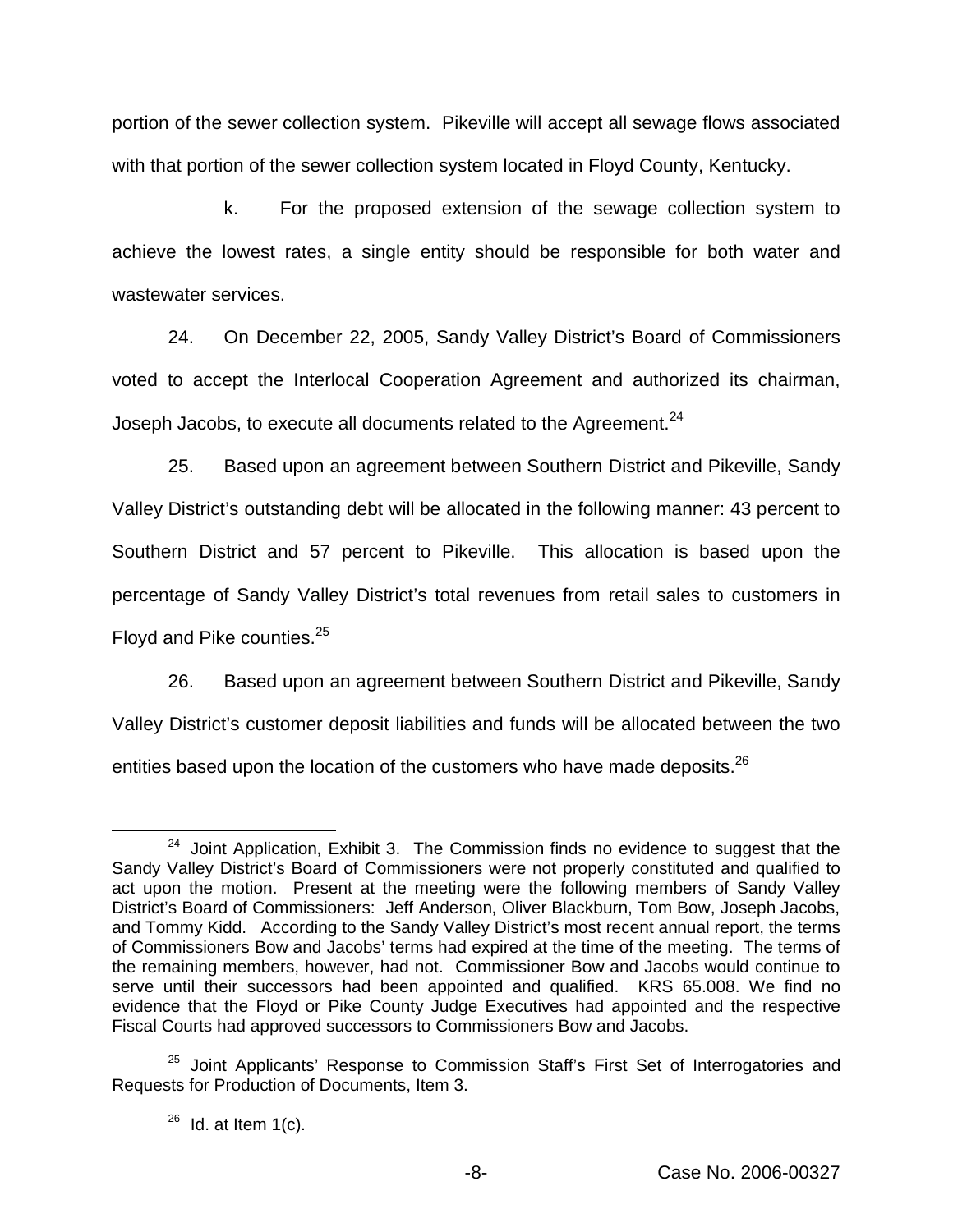27. Based upon Sandy Valley District's customer deposit liability as of October 18, 2006, \$23,565 of Sandy Valley District's customer deposits and an accrued interest obligation of \$2,542 will be transferred to Southern District.<sup>27</sup> Southern District intends to pay all accrued interest on these deposits and to continue holding the deposits. $^{28}$ 

28. Based upon Sandy Valley District's customer deposit liability as of October 18, 2006, \$35,050 of Sandy Valley District's customer deposits and an accrued interest obligation of \$3,026 will be transferred to Pikeville.<sup>29</sup> Pikeville intends to pay all accrued interest on these deposits and to refund the deposits.<sup>30</sup>

29. Pikeville and Southern District have requested that the Rural Development and the U.S. Economic Development Administration permit their assumption of Sandy Valley District's outstanding obligations based upon their agreed allocation. Neither federal agency has yet approved these requests.

30. The amount of indebtedness that Southern District will assume does not exceed the value of the assets that Southern District will receive as a result of the transfer of Sandy Valley District's facilities and equipment.

31. Reduction of the number of operating water districts in the Commonwealth is in the public interest as such reduction "will tend to eliminate wasteful duplication of costs and efforts, result in a sounder and more businesslike degree of management,

- $28$  Id. at Item 2.
- $29$  Id. at Item 1(b).
- $30$  Id. at Item 2.

 $27$  <u>Id.</u> at Item 1(a).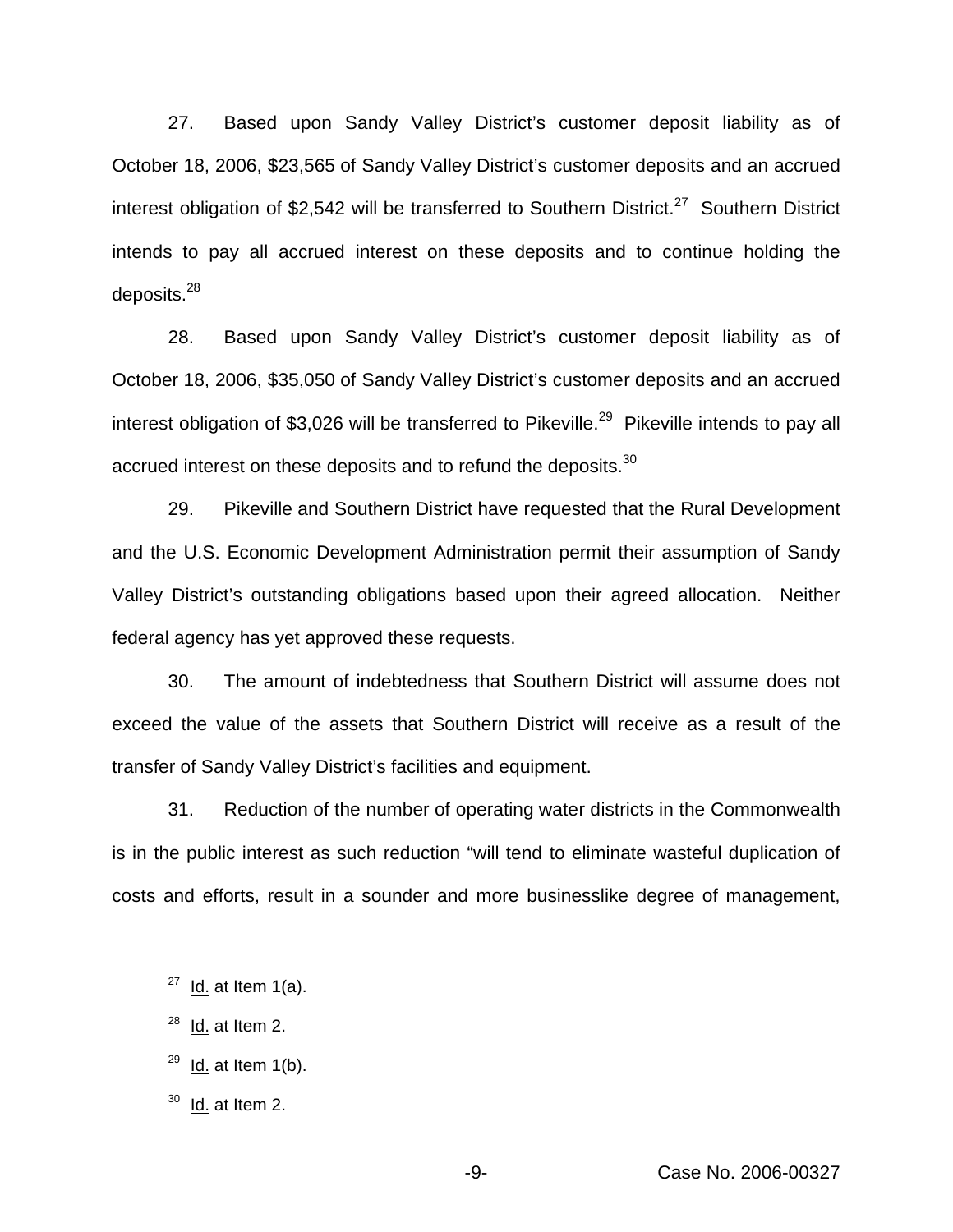and ultimately result in greater economies, less cost, and a higher degree of service to the general public."31

32. The proposed transfer will allow for the consolidation of water and wastewater services in the area that Sandy Valley District currently serves and will better facilitate the development of wastewater services in that area.

33. Southern District's proposed assumption of Sandy Valley District's outstanding debt obligations is for lawful objects within the corporate purpose of Southern District's utility operation, is necessary and appropriate for and consistent with the proper performance of Southern District's service to the public and will not impair Southern District's ability to perform that service, is reasonably necessary and appropriate for such purpose, and should be approved.

34. Southern District proposes to record the transaction in the following manner:

| <b>Description</b>              | Debit      | Credit     |
|---------------------------------|------------|------------|
| Cash                            | \$XXX      |            |
| <b>Accounts Receivable</b>      | <b>XXX</b> |            |
| Land                            | <b>XXX</b> |            |
| <b>Office Furnishings</b>       | <b>XXX</b> |            |
| Plant, Tools & Equipment        | <b>XXX</b> |            |
| <b>Retained Earnings</b>        | XXX        |            |
| <b>Accumulated Depreciation</b> |            | \$XXX      |
| <b>Accounts Payable</b>         |            | <b>XXX</b> |
| <b>Payroll Taxes Payable</b>    |            | <b>XXX</b> |
| <b>Other Liabilities</b>        |            | XXX        |
| <b>Customer Deposits</b>        |            | XXX        |
| Note Payable - RD               |            | <b>XXX</b> |
| Note Payable – EDA              |            | <b>XXX</b> |
| <b>Donated Capital</b>          |            | XXX        |

35. Southern District's proposed accounting entry to record the transaction is not consistent with the Uniform System of Accounts for Class A/B Water Districts and

<sup>&</sup>lt;sup>31</sup> KRS 74.361(1). See also KRS 224A.300(1) and 224A.310.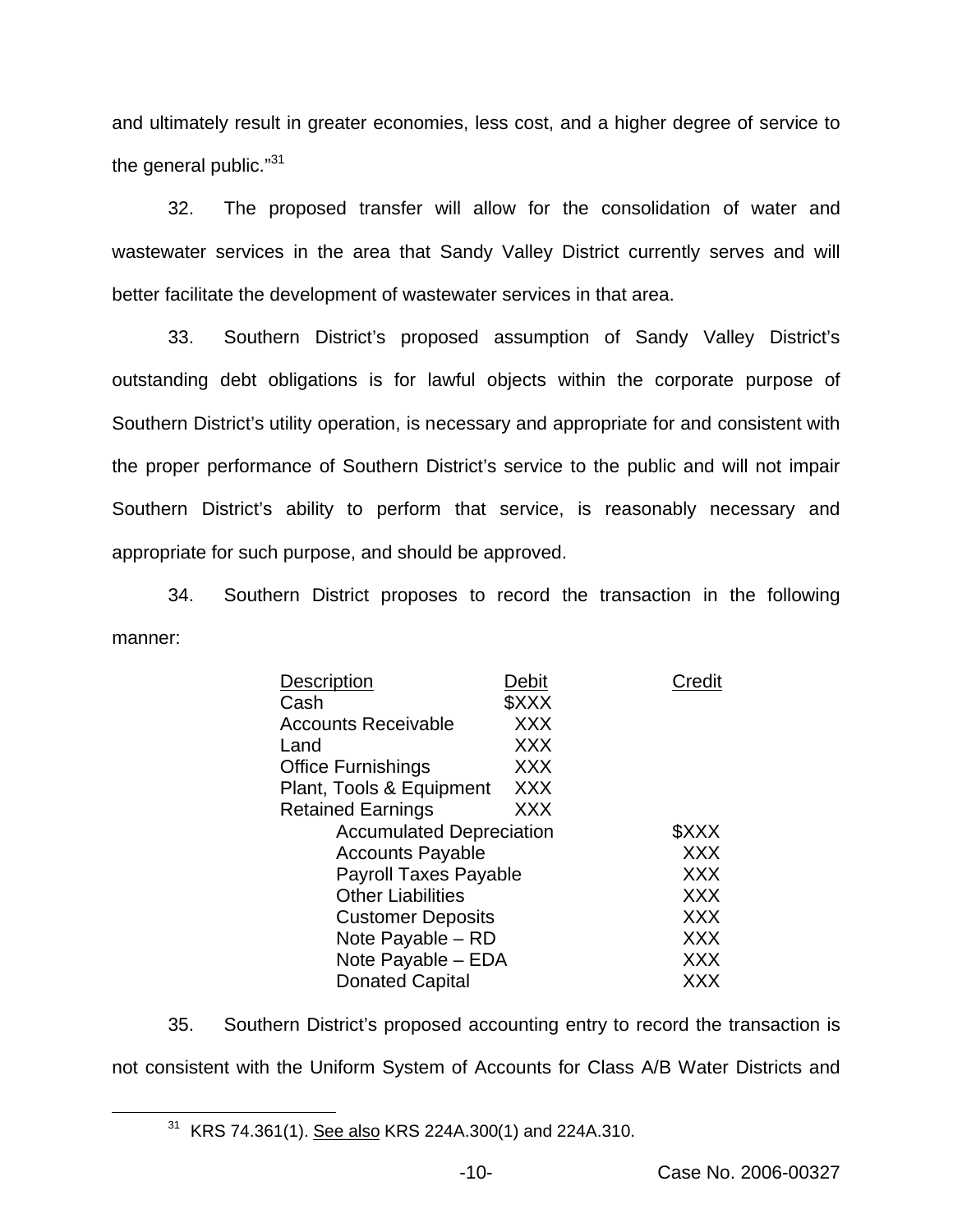Associations. Southern District should record a plant acquisition adjustment instead of an entry to Retained Earnings. This plant acquisition adjustment should be amortized over the remaining useful life of the acquired assets purchased. Annual amortization may be recorded in Account 406, Amortization of Utility Plant Acquisition Adjustment.

Based upon these findings, the Commission makes the following conclusions of law:

1. Sandy Valley District and Southern District are utilities that are subject to Commission jurisdiction.<sup>32</sup>

2. Pikeville is not a utility as defined in KRS 278.010(3) and is therefore currently not subject to Commission regulation.<sup>33</sup>

3. Southern District and Pikeville are "persons" for purposes of KRS Chapter 278.<sup>34</sup>

4. KRS 278.020(5) provides that "[n]o person shall acquire or transfer ownership of, or control, or the right to control, any utility under the jurisdiction of the commission . . . without prior approval by the commission." As Southern District and Pikeville are persons and are acquiring ownership of Sandy Valley District's water distribution facilities, this statute is applicable to and requires Commission approval of the proposed transfer.

5. KRS 278.020(6) provides that "[n]o individual, group, syndicate, general or limited partnership, association, corporation, joint stock company, trust, or other entity (an "acquirer"), whether or not organized under the laws of this state, shall acquire

<sup>32</sup> KRS 278.010(3)(d); KRS 278.015; KRS 278.040.

<sup>33</sup> KRS 278.010(3)(f).

<sup>&</sup>lt;sup>34</sup> KRS 278.010(2).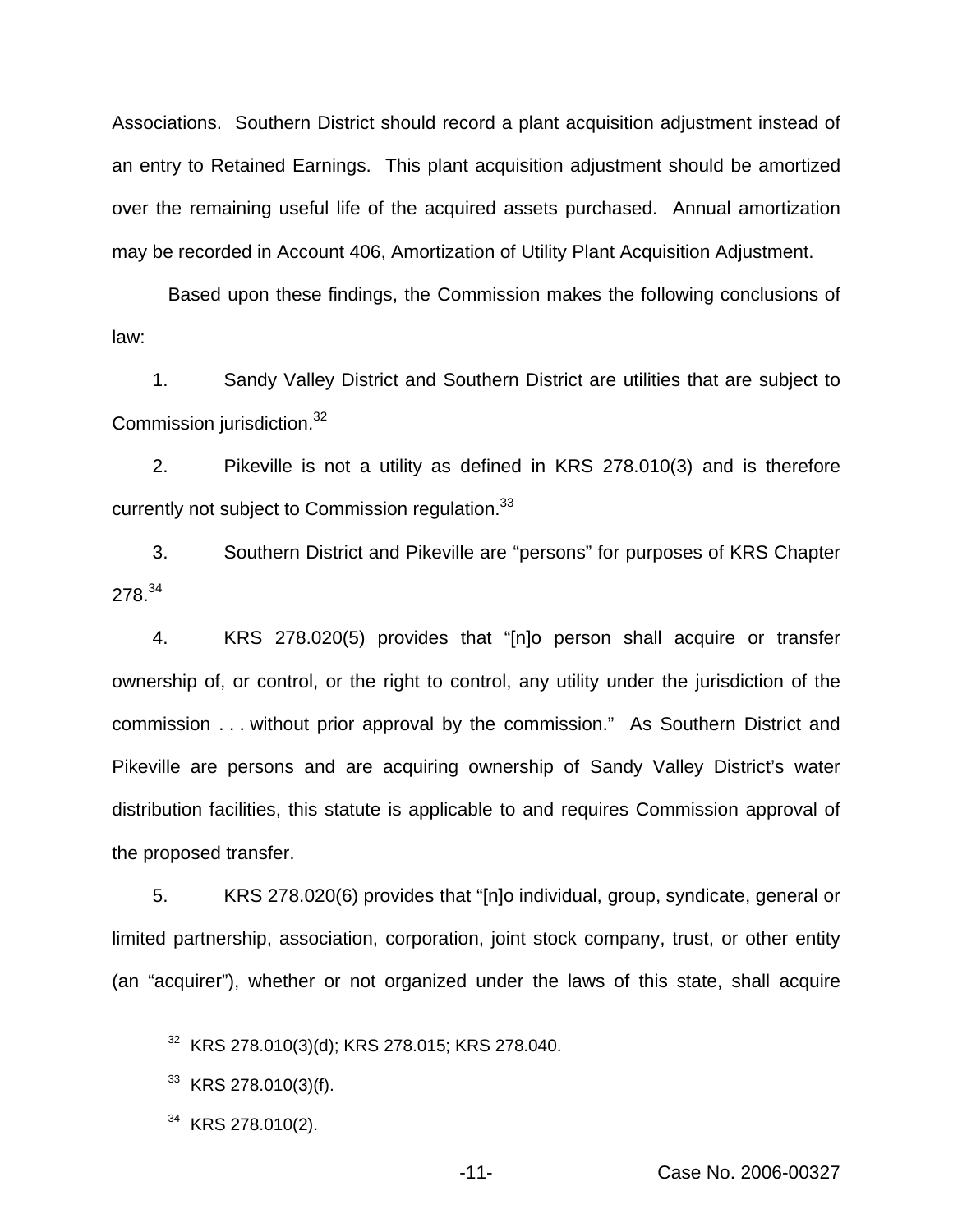control, either directly or indirectly, of any utility furnishing utility service in this state, without having first obtained the approval of the commission." As Southern District and Pikeville are acquiring control of Sandy Valley District's utility operations through the acquisition of the facilities that Sandy Valley District uses to provide utility service, this statute is applicable to and requires Commission approval of the proposed transfer.

6. Southern District and Pikeville have the financial, technical, and managerial abilities to provide reasonable water service to Sandy Valley District customers.

7. The proposed transfer is in accordance with law and for a proper purpose; it will, however, be consistent with the public interest only if the conditions set forth in Ordering Paragraph 1 of this Order are met.

8. KRS 278.218(1) prohibits a person from acquiring or transferring "ownership of or control, or the right to control any assets that are owned by a utility as defined under KRS 278.010(3)(a) without prior approval of the commission, if the assets have an original book value of one million dollars (\$1,000,000) or more and . . . [t]he assets will continue to be used to provide the same or similar service to the utility or its customers."

9. KRS 278.218(1) is not applicable to the proposed transaction as none of the facilities to be transferred are used for or in connection with "[t]he generation, production, transmission or distribution of electricity to or for the public, or compensation, for lights, heat, power, or other uses."<sup>35</sup>

 $35$  KRS 278.010(3(a).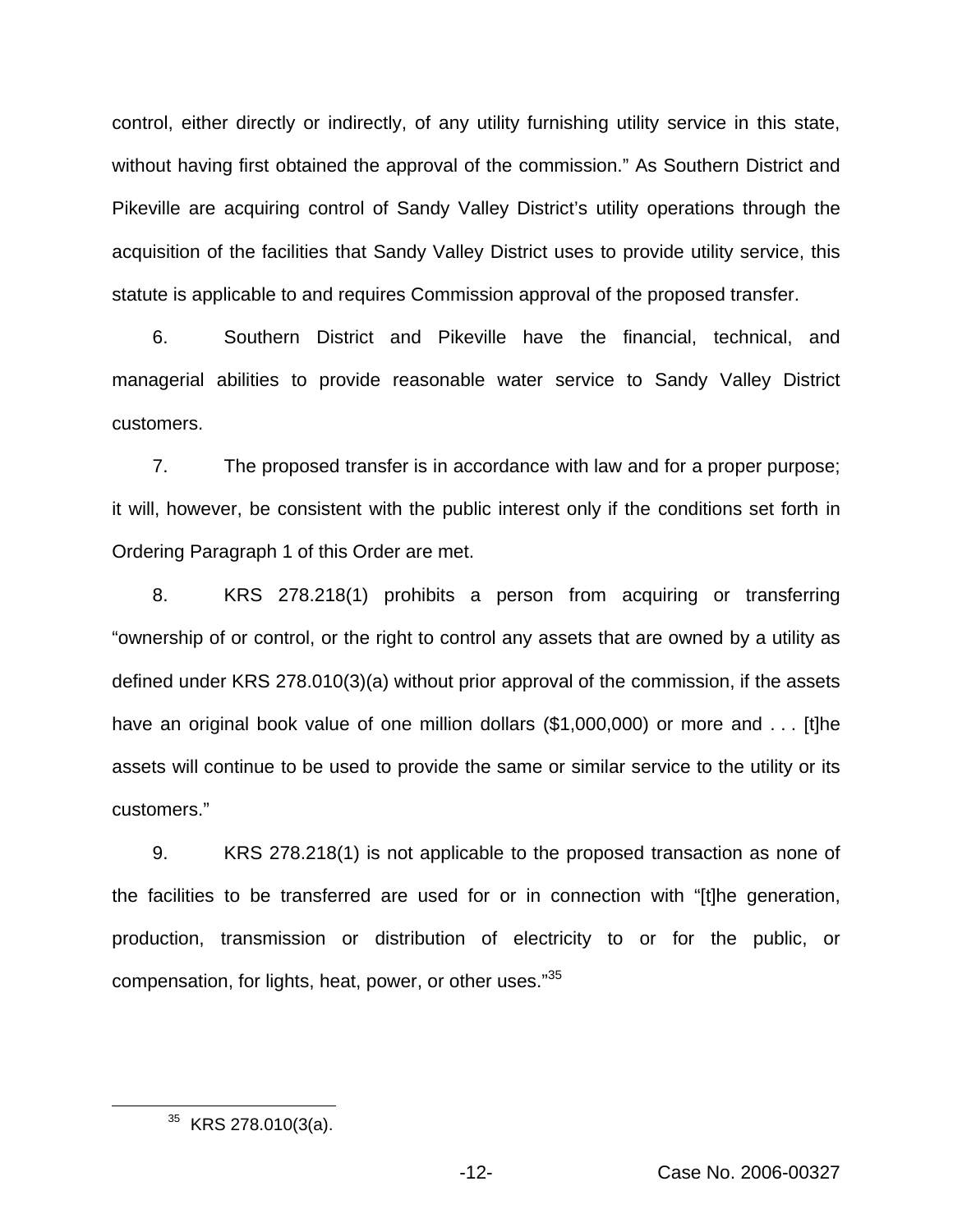10. Upon completion of the proposed transfer, those facilities transferred to Pikeville shall cease to be subject to Commission jurisdiction.

IT IS THEREFORE ORDERED that:

1. The proposed transfer of Sandy Valley District's facilities to Southern District and Pikeville, as described in the Joint Application and the Joint Applicants' responses to discovery requests, is approved subject to the conditions set forth below:

a. The transfer shall not occur until Rural Development and the U.S. Economic Development Administration has approved Sandy Valley District's delegation of all obligations arising out of its outstanding debt to Pikeville and Southern District and releases Sandy Valley District of all obligations related to that debt.

b. Southern District and Pikeville shall retain as employees all persons whom Sandy Valley District employed as of January 1, 2006, for a period of at least one year following the date of the transfer and shall pay those persons at a rate that is not less than their pay rate on the date of this Order.

c. For a period of one year following the date of the transfer, Southern District and Pikeville shall provide retail water service to Sandy Valley District customers at rates that do not exceed Sandy Valley District's present rates. Thereafter, any adjustments to the rates that Southern District or Pikeville assess to current Sandy Valley District customers for water service shall be made only upon Commission approval or after the performance of a cost-of-service analysis that is prepared by a certified public accountant or other qualified person and whose findings support the proposed adjustment.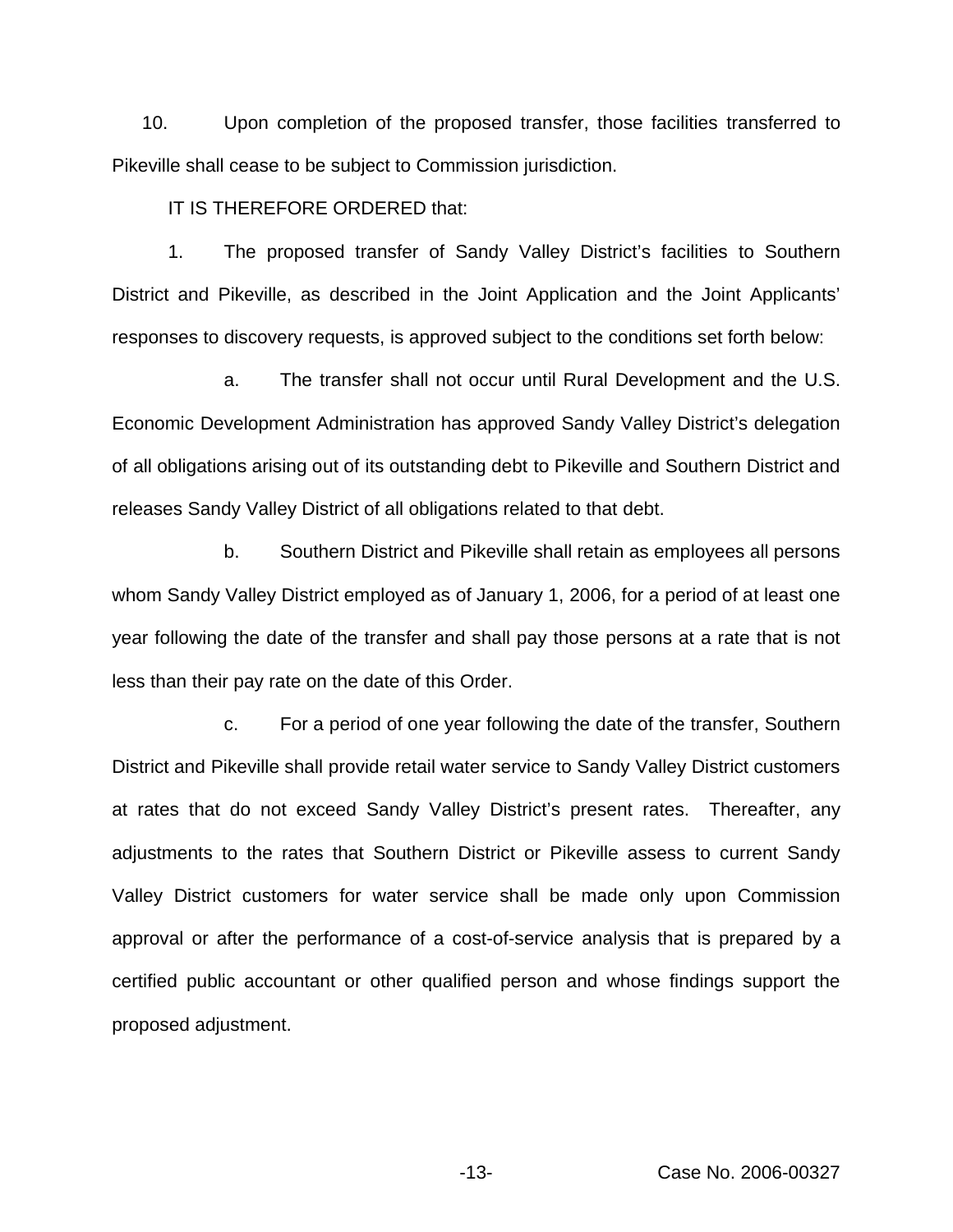d. Unless authorized or directed by the Commission, Pikeville will furnish to Southern District for retail sale in Floyd County up to 27 million gallons of potable water monthly and at a rate of \$1.69 per 1,000 gallons.

e. Within 30 days of the date of the transfer, Pikeville shall refund all customer deposits that Sandy Valley District presently holds for customers located in Pike County and shall pay accrued interest on those customer deposits. Within 15 days of this action, Pikeville shall advise the Commission in writing that the required refunds have been made.

f. Within 30 days of the date of the transfer, Southern District shall pay accrued interest on all customer deposits that Sandy Valley District presently holds for customers located in Floyd County. Within 15 days of this action, Southern District shall advise the Commission in writing that the required interest payments have been made.

g. Southern District and Pikeville shall each establish an office in the area that Sandy Valley District presently serves to receive customer payments, answer customer questions, resolve disputes and negotiate partial payment plans or shall designate a representative in the area who has such office and is authorized to perform such actions.

2. The proposed transfer shall not proceed unless, within 20 days of the date of this Order, written acknowledgements on behalf of Southern District and Pikeville by each entity's chief executive officer accepting and agreeing to be bound by the conditions set forth in Ordering Paragraph 1 are filed with the Commission.

3. Southern District is authorized to assume 43 percent of the outstanding amount of Sandy Valley District's obligations, as of the date of the transfer, to Rural

-14- Case No. 2006-00327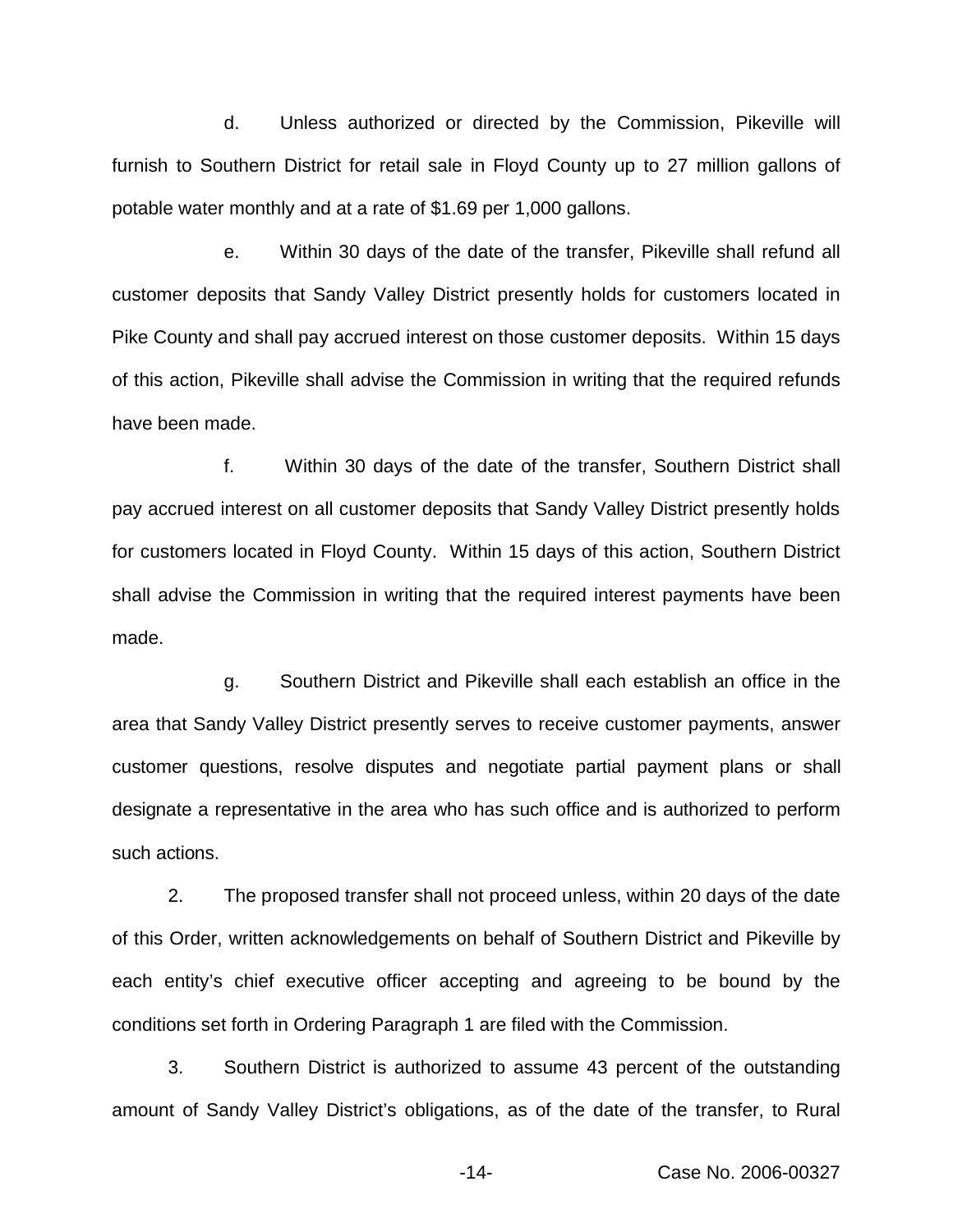Development and the U.S. Economic Development Administration, but shall not assume total obligations exceeding \$615,041.

4. Southern shall use the following journal entry (with account balances updated through the date of the transfer) to record the acquisition:<sup>36</sup>

| <b>Description</b>                  | Debit      | Credit     |
|-------------------------------------|------------|------------|
| Cash                                | \$XXX      |            |
| <b>Accounts Receivable</b>          | <b>XXX</b> |            |
| Land                                | <b>XXX</b> |            |
| Office Furnishings                  | <b>XXX</b> |            |
| Plant, Tools & Equipment            | <b>XXX</b> |            |
| <b>Plant Acquisition Adjustment</b> | $XXX^{37}$ |            |
| <b>Accumulated Depreciation</b>     |            | \$XXX      |
| <b>Accounts Payable</b>             |            | <b>XXX</b> |
| <b>Payroll Taxes Payable</b>        |            | <b>XXX</b> |
| <b>Other Liabilities</b>            |            | <b>XXX</b> |
| <b>Customer Deposits</b>            |            | <b>XXX</b> |
| Note Payable - RD                   |            | <b>XXX</b> |
| Note Payable - EDA                  |            | <b>XXX</b> |
| <b>Donated Capital</b>              |            | <b>XXX</b> |
|                                     |            |            |

5. Within 10 days of completion of the proposed transfer of assets to Southern District, Sandy Valley District and Southern District shall notify the Commission in writing of the completion of the transfer of assets.

6. Within 10 days of completion of the proposed transfer of assets to Pikeville, Sandy Valley District and Pikeville shall notify the Commission in writing of the completion of the transfer of assets.

<sup>&</sup>lt;sup>36</sup> This journal entry is for accounting purposes only and is not binding upon the Commission for determining the proper rate-making treatment of the plant acquisition adjustment.

 $37$  Plant Acquisition Adjustment should be entered as a debit if the sum of Accumulated Depreciation, Accounts Payable, Payroll Taxes Payable, Other Liabilities, Customer Deposits, Note Payable – RD, Note Payable – EDA, and Donated Capital exceeds the sum of Cash, Accounts Receivable, Land, Office Furnishings, and Plant, Tools & Equipment. Otherwise it should be entered as a credit.